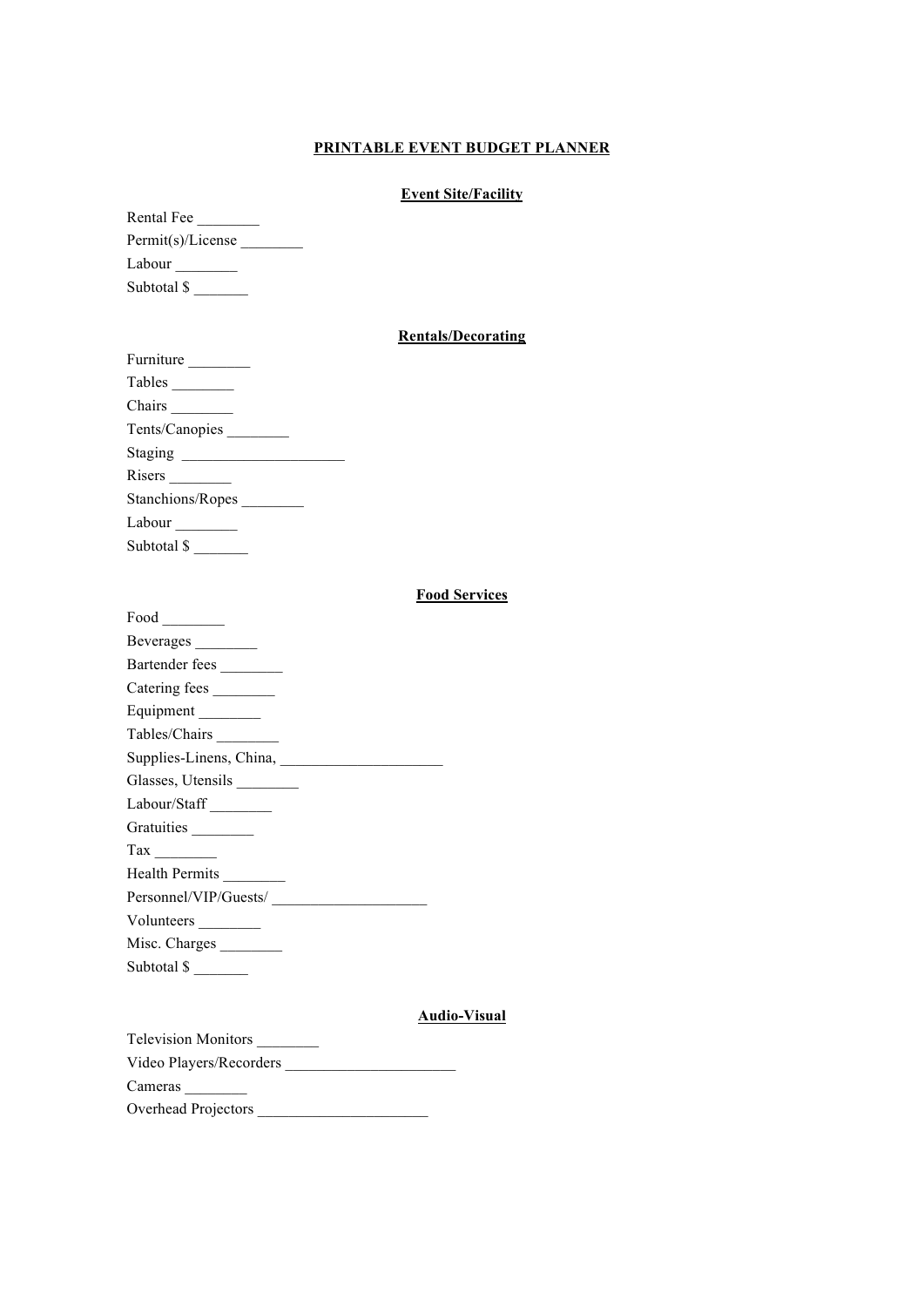| Projectors/Carts       |  |
|------------------------|--|
| Screens                |  |
| Lecterns/Podiums       |  |
| Microphones            |  |
| Disc Players _________ |  |
| Sound System ________  |  |
| Walkie-Talkies         |  |
| Pointers/Marking Pens  |  |
| Flip Charts _________  |  |
| Blackboards ________   |  |
| Computer Interfaces    |  |
| Technical Staff        |  |
| Labor $\_\_$           |  |
| Subtotal \$            |  |

# **Electrical**

| General Lighting ________ |
|---------------------------|
| Special Lighting          |
| Generator                 |
| Extension Cords           |
| Video Production          |
| Other Rentals             |
|                           |
| Subtotal \$               |

# **Decorations**

| Event Decor                    |
|--------------------------------|
| Stage Decor                    |
| Stage Backdrop                 |
| Centerpieces/Table Decor       |
| Flowers/Plants                 |
| Candles                        |
| Balloons                       |
| Specialty Linen                |
| Chair Covers                   |
| $Signs$ <sub>___________</sub> |
|                                |
| Paper Supplies                 |
| Misc. Charges                  |
| Labour __________              |
| Subtotal \$                    |
|                                |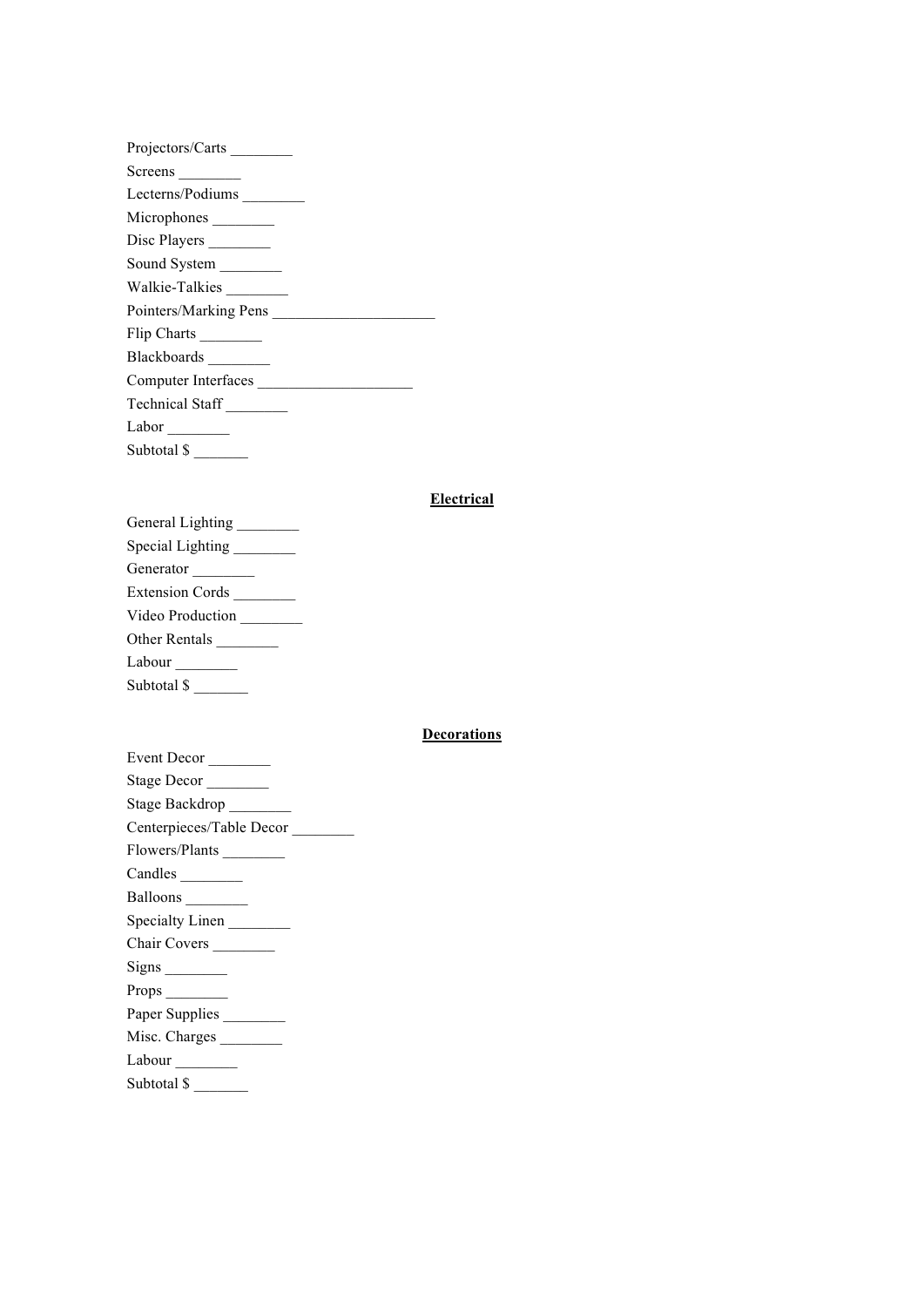#### **Entertainment**

| Talent           |
|------------------|
| Celebrity $\_\_$ |
| Speaker's Fees   |
| Models _________ |
|                  |
| Labor            |
| Other            |
| Subtotal \$      |

| Utilities/Waste Management |
|----------------------------|
| Water Hookup _________     |
| Restrooms/Portopotties     |
| Trash/Dumpsters/           |
| Receptacles                |
| Disposal Service           |
| Setup Crew                 |
| Cleanup Crew               |
| Supplies                   |
| Misc.                      |
| Subtotal \$                |
|                            |

# **Promotion/Advertising**

#### **Security**

| Facility |  |
|----------|--|
| Private  |  |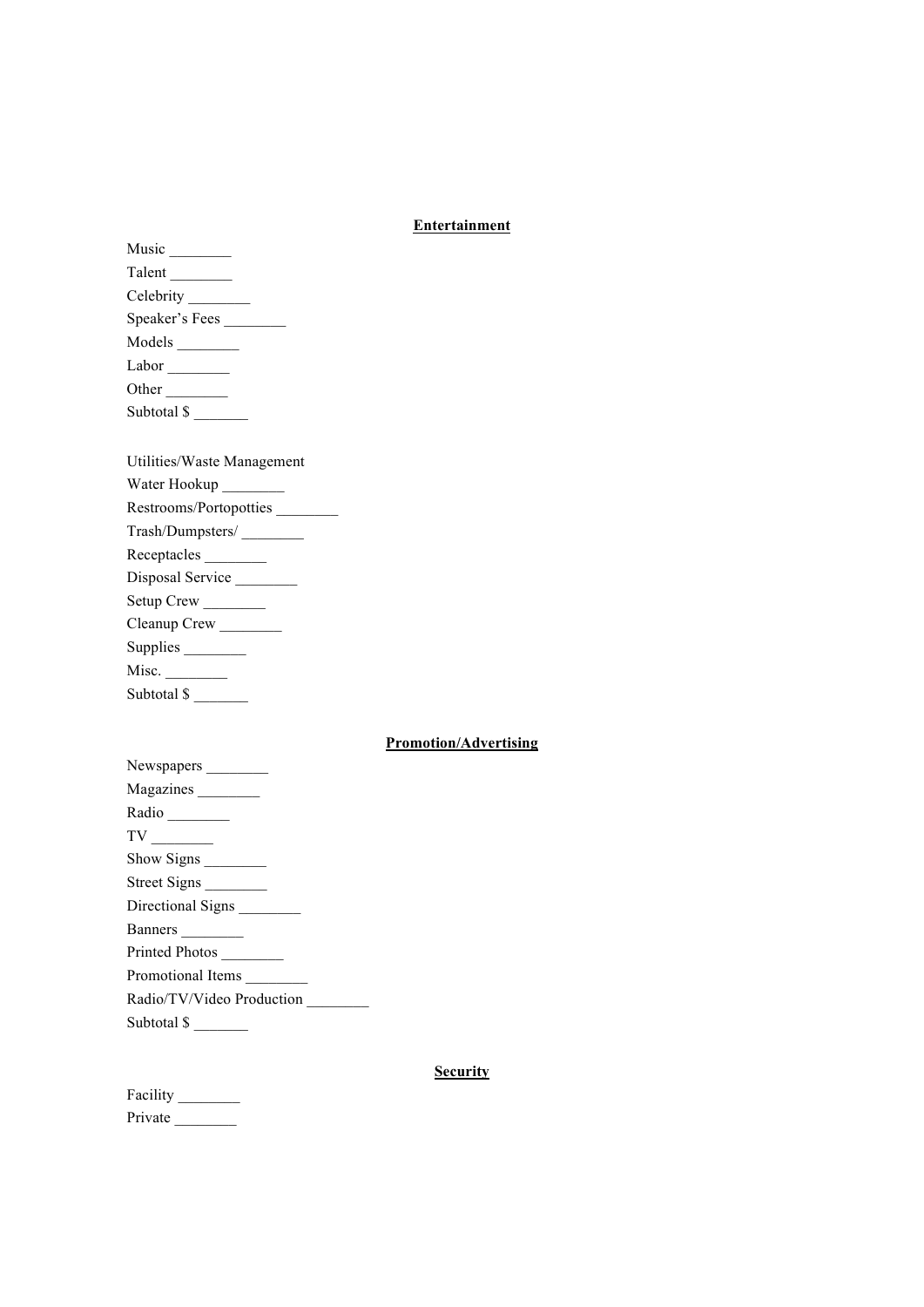Subtotal \$

#### **Insurance**

| Gen. Liability Insurance |
|--------------------------|
| Rider                    |
| Specialized              |
| Subtotal \$              |

# **Design & Printing**

| Designer                          |
|-----------------------------------|
| Business Cards                    |
| Brochures                         |
| Media Kit                         |
| Registration Packets              |
| Posters $\_\_$                    |
|                                   |
| Invitations                       |
|                                   |
| Letterhead/Envelopes              |
| Specialty Items                   |
| Duplicating/Photocopies           |
| $\frac{\text{Logo}}{\text{Logo}}$ |
| Program                           |
| Subtotal $\frac{\sqrt{2}}{2}$     |

# **Misc. Printing/Specialities**

| Maps $\frac{1}{\sqrt{1-\frac{1}{2}} \cdot \frac{1}{2}}$ |
|---------------------------------------------------------|
| Sponsor Signs                                           |
| Special Area                                            |
| VIP Area                                                |
| Name Tags/Holders                                       |
| Place Cards                                             |
| Awards, Recognitions                                    |
| Engraving                                               |
| Certificates                                            |
|                                                         |
| Frames                                                  |
| Thank You Cards                                         |
| Other                                                   |
|                                                         |

| Subtotal \$ |  |
|-------------|--|
|             |  |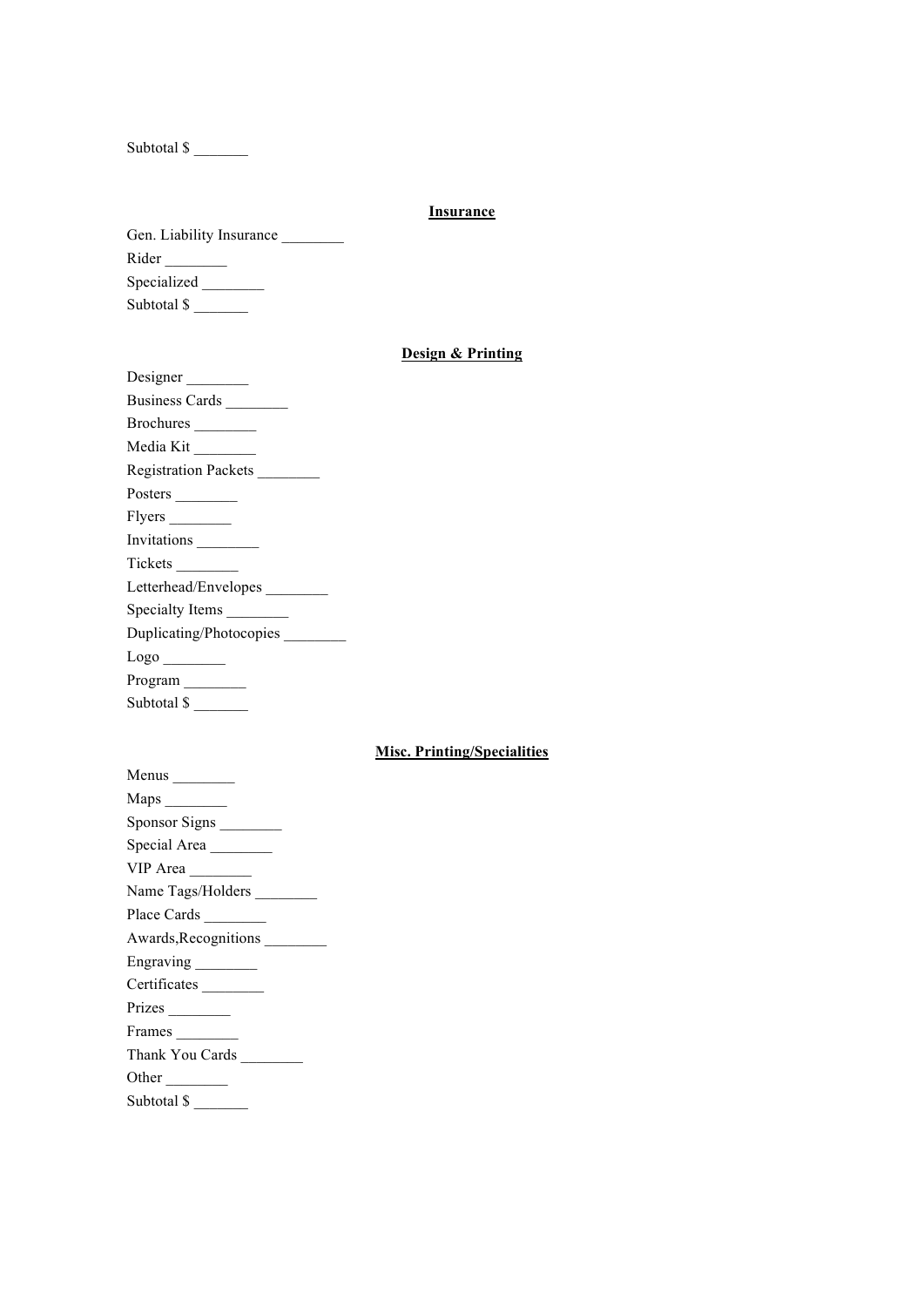#### **Transportation/Parking**

Limousine/Car Rental \_\_\_\_\_\_\_\_\_\_ Valet Area Shuttle Mileage Reimbursement

Labour/Personnel \_\_\_\_\_\_\_\_\_

Subtotal \$

### **On-Site Transportation**

| Truck/Van Rental  |
|-------------------|
| Carts/Hand Trucks |
| Special Vehicles  |
| Other $\_\_$      |
| Labour            |
| Subtotal \$       |

#### **Travel/Accommodations**

| VIP Travel                  |
|-----------------------------|
| Limousine/Car Rental        |
|                             |
| Staff Travel                |
| Limousine/Car Rental        |
| $Hotel$ <sub>________</sub> |
| Subtotal \$                 |

#### **Personnel**

| Event Manager                              |
|--------------------------------------------|
| Show/Event Staff                           |
| Additional Staff                           |
| Overtime                                   |
| Host/Hostesses ___________                 |
| Registration                               |
| Consultants                                |
| Public Relations                           |
| Other                                      |
| Subtotal $\frac{\mathcal{S}}{\mathcal{S}}$ |

#### **Emergency Considerations**

| Medical        |  |
|----------------|--|
| Ambulance      |  |
| Rain Plan Cost |  |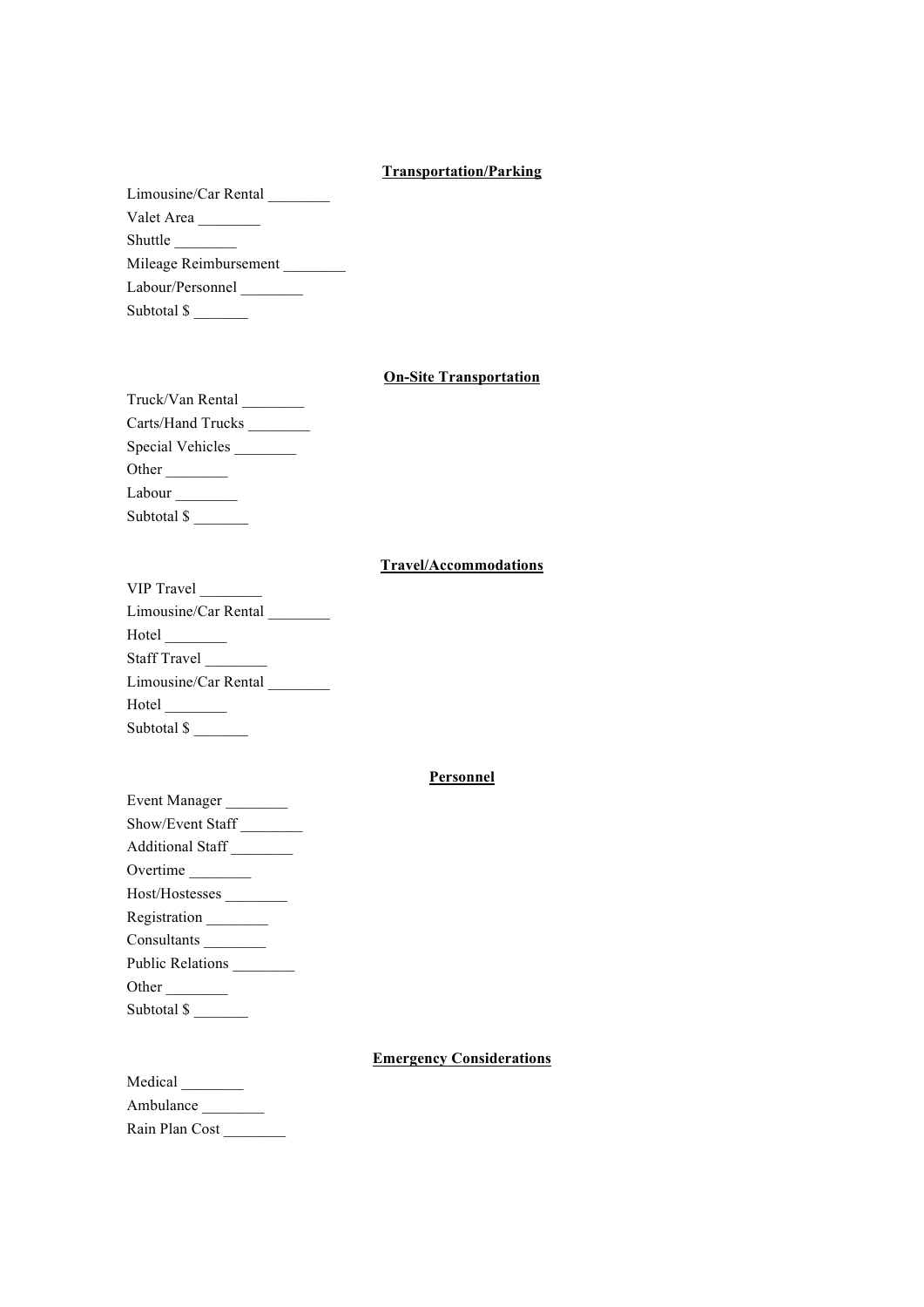Canopies/Tents/Coverings \_\_\_\_\_\_\_\_ Subtotal \$

#### **Misc. Costs**

Accounting \_\_\_\_\_\_\_\_\_\_ Legal Counsel Office Supplies Office Equipment \_\_\_\_\_\_\_\_ Phone \_\_\_\_\_\_\_\_ Ticket Sales Fees \_\_\_\_\_\_\_\_ Warehouse \_\_\_\_\_\_\_\_ Mileage \_\_\_\_\_\_\_\_\_ Parking \_\_\_\_\_\_\_\_\_ Extra Supplies \_\_\_\_\_\_\_\_\_ Event Photographer Event Videographer Coat Check Volunteer (Appreciation Activity/Gifts)\_\_\_\_\_\_\_\_ Complimentary Tickets \_\_\_\_\_\_\_\_ Local, state, federal taxes Misc. Gratuities \_\_\_\_\_\_\_\_ Specialized Labour \_\_\_\_\_\_\_\_ Other \_\_\_\_\_\_\_\_ Subtotal  $\overline{\$}$ 

#### **Postage/Shipping/Storage**

| Postage                  |
|--------------------------|
| <b>Bulk Mail/Permits</b> |
| Mail House               |
| Freight                  |
| Delivery Service         |
| Drayage                  |
| Subtotal \$              |

# **Total Expenses \$ \_\_\_\_\_\_\_\_\_\_\_\_**

**Income**

| Event Income \$           |  |
|---------------------------|--|
| Booth Space Sales \$      |  |
| Ticket Sales/Admission \$ |  |
| Sponsors/Underwriters \$  |  |
| Donations \$              |  |